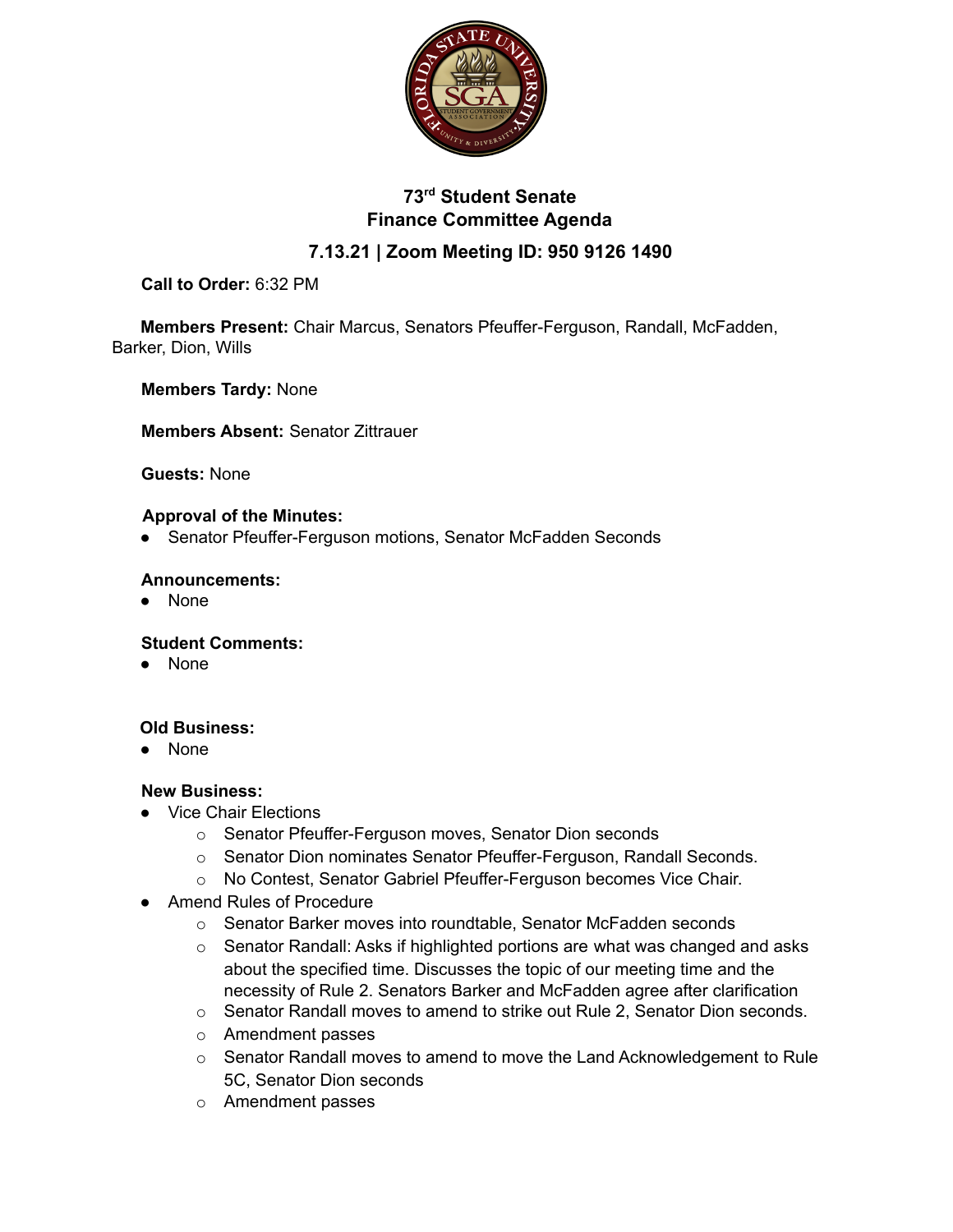

- o Senator Randall moves to call the question as amended
- o Vote: Y: 6 Senators Randall, McFadden, Barker, Wills, Dion, and Pfeuffer-Ferguson No: 0 A: 0
- o Motion passes
- **Finance Code Revision Roundtable** 
	- o Senator Randall moves to enter roundtable, Senator Dion seconds
	- $\circ$  Senator Randall: explains the importance of updating the Finance Code and his proposal for how to go about updating the Finance Code as a committee
	- $\circ$  Senator Dion: raises a Point of Information to question as to which document we are currently on
	- $\circ$  Senator Randall: brings attention to Rule 803.7G and explains how, during COVID, clarification might need to be provided
	- $\circ$  Senator Barker: questions as to why plated dinners are not allowed, and Senator Randall explains possible reasons but suggests looking into possible reasons
	- $\circ$  Senator McFadden: proposes the possibility of changing it to plated meals, to include breakfast, lunch and dinner, and possibly add boxed meals
	- o Senator Randall: explains the process of bypassing the Finance Code and provides an example, as well as clarifies the reasoning for the structure of the Finance Code
	- $\circ$  Senators Dion and Randall and Chair Marcus: discuss contemporary examples, including AASU's Lunar Banquet and VSU's Military Ball, and discuss the necessity for resolutions
	- $\circ$  Chair Marcus: creates a shared document for possible revisions to the Finance Code
	- $\circ$  Senator Randall: provides another example of how repetition can create further confusion
	- o Chair Marcus: mentions the validity of requiring a 1/10 vote for objection, Senator Randall explains the purpose
	- $\circ$  Senator Dion: brings attention to 807.6E1 and explains how the wording could allow for a lack of accountability over the chair; Senator Randall: explains this area of the Finance Code, and agrees that the discretion of this choice might be left to someone else
	- $\circ$  Senator Dion moves to exit roundtable, Senator McFadden seconds

#### **Unfinished Business:**

● None

#### **Final Announcements:**

- Chair Marcus: "Thank you all for coming. There is not that much time left for Summer Senate…" discusses further meeting times and how to work around the final full senate meeting
- Senator Wills: asks about the financial certification